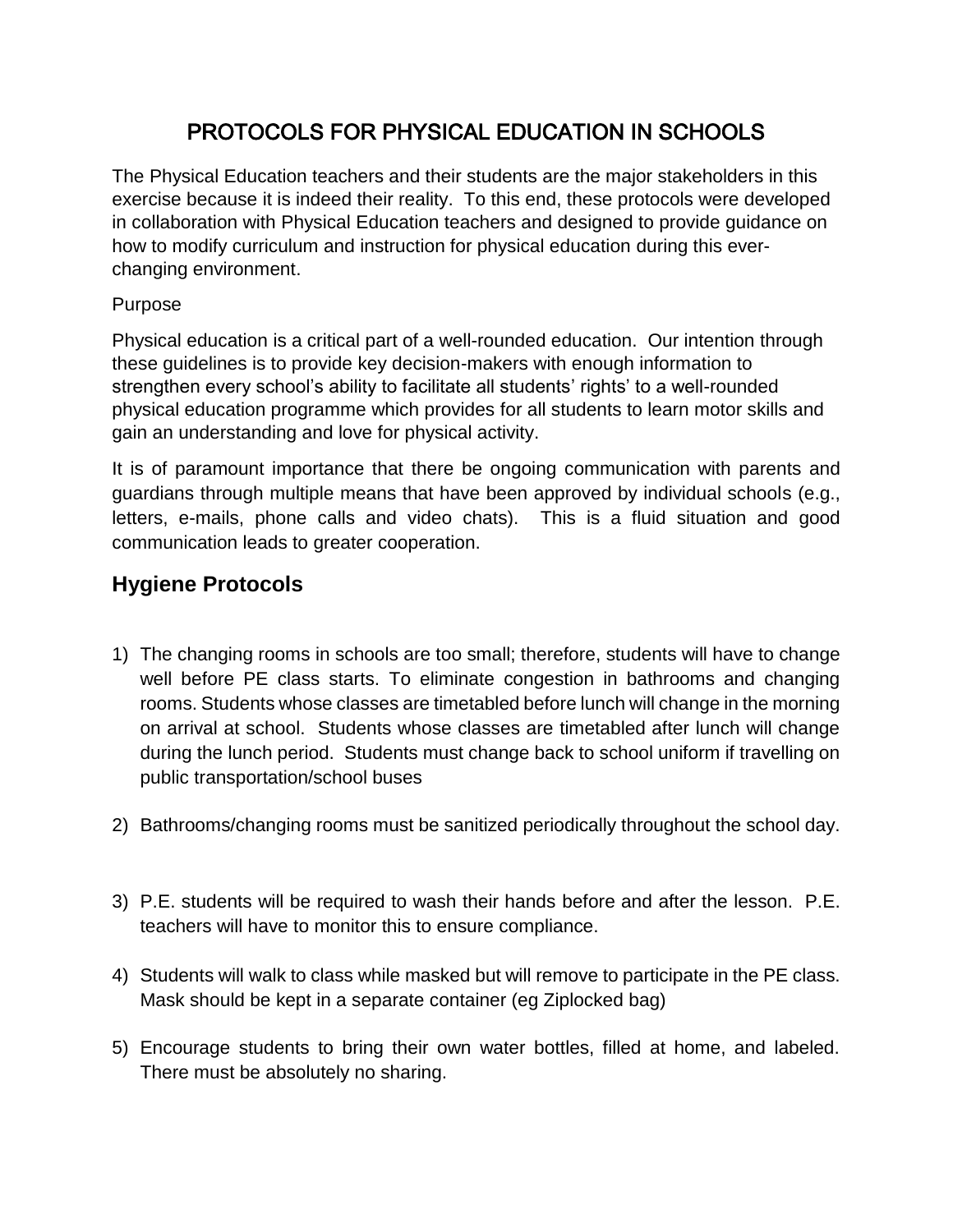- 6) Students should be reminded and encouraged to inform their teachers immediately if they find themselves or classmate(s) feeling unwell.
- 7) Class size 15-20 students per teacher working in small groups (Groups of 4 to 6 for possible contact tracing if necessary) and must work together for duration of lesson).

# **Equipment and facilities**

- 1) All equipment should be disinfected after use. Disinfectant spray will be used to sanitize equipment quickly between lesson e.g. racket handles, balls etc.
- 2) Shared equipment must be sanitized before during and after sessions which means that there will be limitations to using some equipment. Clean the surface (remove dirt and impurities from the surface) before disinfecting to kill the germs. If the surface is not cleaned first, the disinfected is less likely to be effective.

# **Teaching Processes**

- 1) Maintain social distancing when moving students across campus.
- 2) Minimize movement between classes.
- 3) No sharing of personal equipment
- 4) Reorganize classes with a temporary alternative schedule to reduce the studentteacher ratios and have smaller class sizes.
- 5) Mark areas to ensure social distancing on the hard court, playing area or playing field. Define areas for each separate group.
- 6) Accurate attendance register must be kept.
- 7) Consider using the virtual classroom and the 'Flip' classroom to teach the theoretical aspects of the syllabus.

# **PHYSICAL EDUCATION LESSON**

# **The face to face class session**

- 1) Meet students where they are. Be aware that students may move, think, feel, and act differently now and may need time to relearn skills.
- 2) Exercising after students have stayed home for an extended length of time with little to no physical activity during the COCID-19 pandemic may pose unforeseen health risks not directly related to the virus.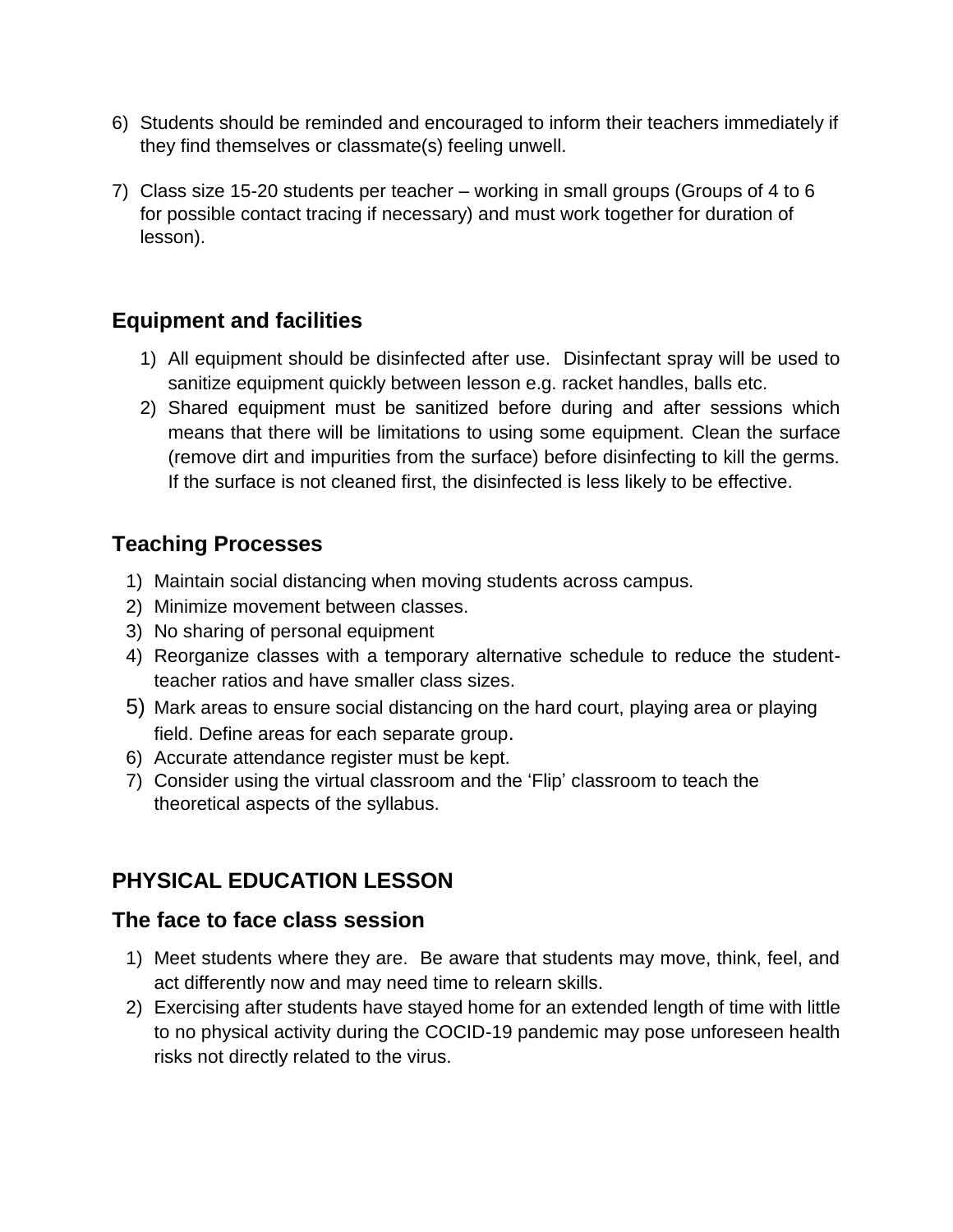- 3) Teachers should, therefore, always observe students' physical condition and should have them increase exercise intensity progressively according to their fitness capacity.
- 4) Involve students in the decision-making process.
- 5) Students should be reminded and encouraged to inform their teachers immediately if they find themselves or classmate(s) feeling unwell.
- 6) Provide ongoing accommodations and frequent breaks to students with asthma and other respiratory conditions.
- 7) Encourage students to bring their own water bottles, filled at home, and labeled. There must be absolutely no sharing
- 8) Accurate attendance registers must be kept (by activity group this is important if contact tracing is needed)
- 9) Teachers should ensure that students demonstrate proper social distancing during physical activity.
- 10)Maximize your instructional time by designating multiple stations within your space.
- 11)Contact sports in a physical education setting is typically a team activity in which participants come within 2 meters (6 feet) of each other. Invasion games – activities in which students try to advance into an opponent's territory to score a goal or point – would also fall under this category. Such activities should not be encouraged at this time.
- 12)Activities that involve close, sustained contact between participants and lack significant protective barriers have a high probability that respiratory particles will be transmitted between participants. Examples of activities that traditionally do not meet social distancing recommendations include tag, soccer, basketball, hockey, football, netball.
- 13)However, students can still learn and practice the skills that are typically performed in team sports without a partner or by sharing equipment.
- 14)Use wet erase floor markers, floor tape, field paint, and/or chalk so students can have a visual representation of social distancing.
- 15)Divide the children in groups of 4 to 6 to perform a skill. Each remaining in their group and separated by 3ft.
- 16)P.E. teachers should set out cones mat, poly-spots, and/or hula hoops to visually identify areas for physical distancing on the pasture yard court or play area at the beginning of the day/session.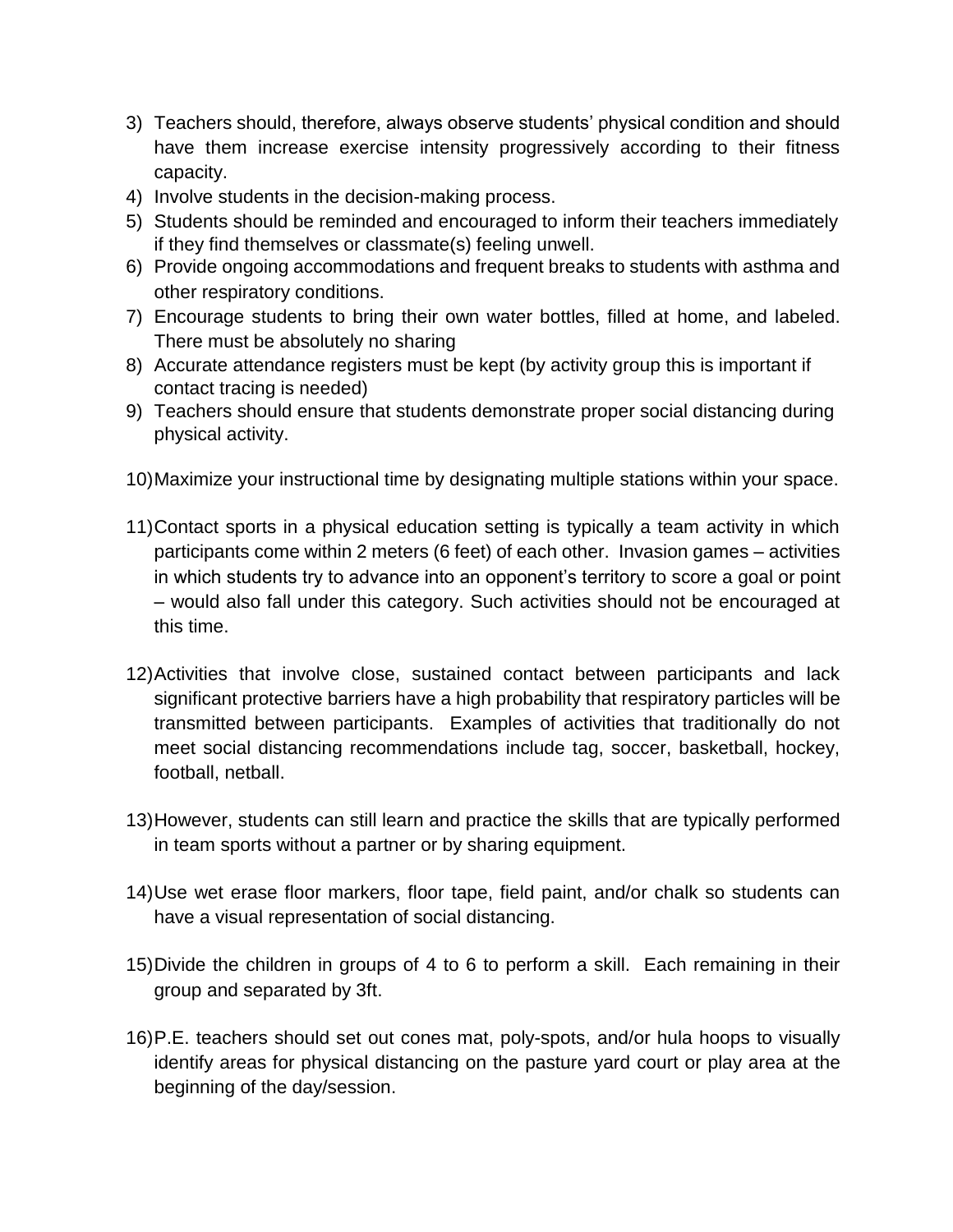- 17)Contact activities will have to be reduced. Teachers will focus on the individual skills needed in specific sports (e.g.) netball, football hockey rugby and basketball without the contact aspect of the game.
- 18)Classes will focus on individual fitness activities and sport specific skills.
- 19)Physical activities include free hand exercise with focus on training aerobic capacity and individual exercise preferred (circuit training), stretching, aerobics, jogging, dancing, cross country, rounders etc.
- 20)Consider teaching different units at the same time if it is not feasible or practical (due to the amount of equipment available). For example, class/group A is working on meeting outcomes to dribble with their foot while group/class B is working on striking with a long-handled implement.
- 21)There should be formal practical assessment in physical education at all schools, practical assessment is mandatory at the level of CSEC and its' formal use in the lower school will produce a more physically literate student.

#### **The Asynchronous Sessions**

- 1) Online learning resources on selected individual exercise using short videos that can be done at home.
- 2) Use YouTube and other virtual teaching tools to enhance the lesson. YouTube is usually blocked so short videos are unable to be watched and used as a teaching tool.
- 3) Teach students to work out a plan for self-training and to extend their learning beyond lessons there encouraging students to participate in physical activities daily and for lifelong health benefits.
- 4) Theoretical section of the syllabus can be adequately covered during the asynchronous session or in the flip classroom.

# **Special needs students**

- 1) It is imperative that school personnel work and communicate with parents. Be mindful that students' progress is very dependent on their home support systems and guardians and caregivers may need additional guidance.
- 2) During this unique time, the class teacher should work closely with the PE teacher to assist with social distancing and sanitizing protocols.